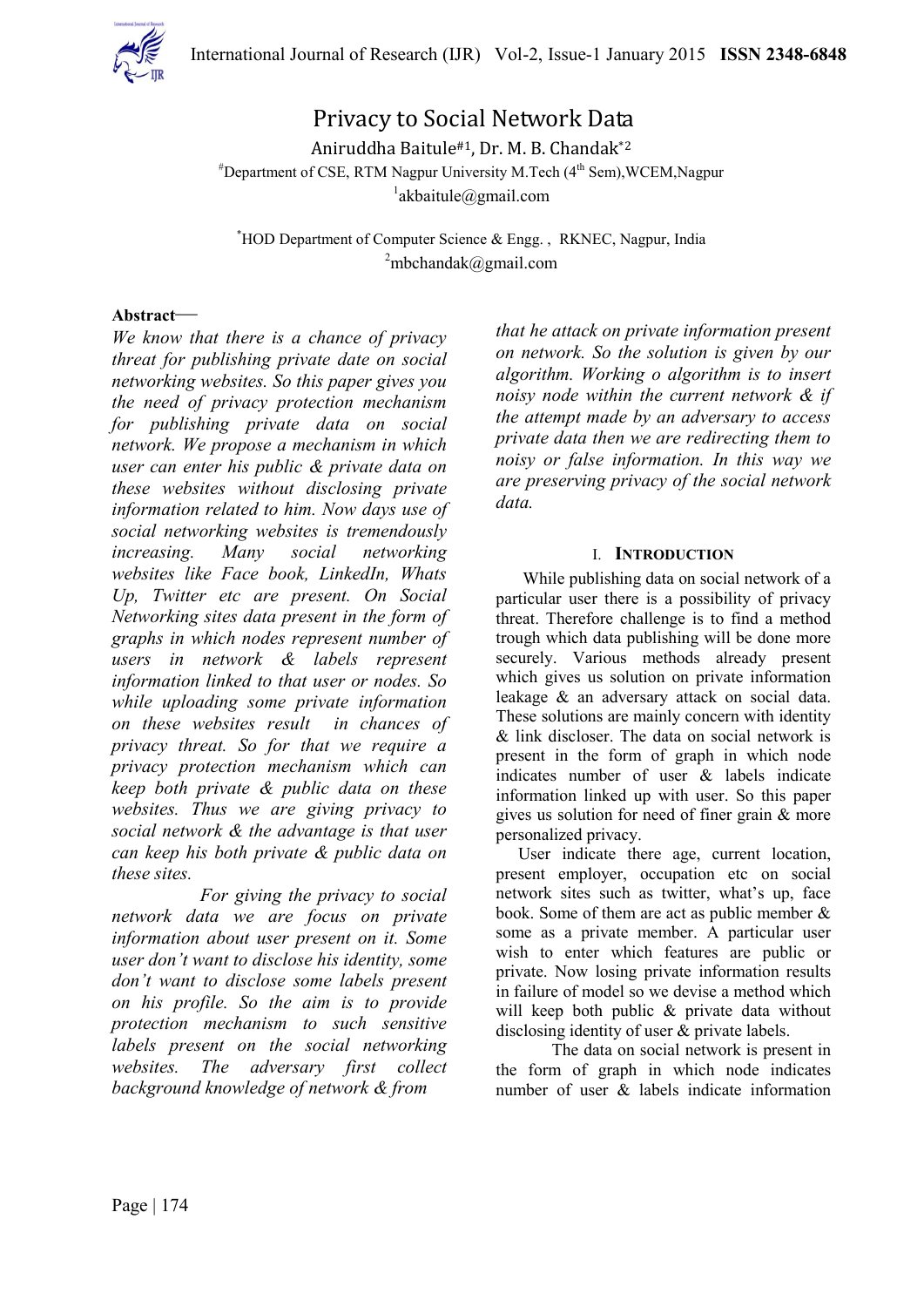

linked up with user. Users can denote each labels as sensitive or insensitive. Figure 1 indicate a social network labelled graph. In which node represents user  $\&$  an edge between two nodes represent whether two nodes are friend or not. Labels on each node represent location of user i.e. in which city user is staying currently. Red mark on labels indicates location not to be discloses as it is private data.



 Fig 1. Example of the Labeled Graph representing Social Network

Privacy issue arise when these sensitive labels disclosing. Now the previous solution tells that if the data is sensitive then it should not enter on these social networks but such solution indicate incomplete & poor view of social network. When we are going to delete private labels from these social networks the data linked to that labels also get deleted automatically whether it may private or not. So the new approach is to invent such method which will prevent this information leakage & also ensuring us identities of user is protected. The neighborhood attack in which an adversary collect background information like number of neighbors of a node & labels of these neighbors and later on find the sensitive information. . For example, if an adversary knows that a user has three friends and that these friends are in A (Alexandria), B (Berlin) and C(Copenhagen), respectively, then she can infer that the user is in H (Helsinki).

Our mechanism for privacy protection allows the graph data to represent in such a manner that an attacker can't access private labels & can't disclose identity of user. The algorithm transforms the original graph into a graph in which any node with sensitive labels is not distinguishable from other L-1 nodes. The probability to conclude that any node has a sensitive label is not larger than 1/L. For this we design L-diversity-like model, in which we consider node labels as a part of an adversary's background knowledge & as a sensitive information that has to be protected.

This algorithm provides privacy protection by keeping the original graph structure & properties such as degree distribution, density & clustering coefficient. We provide an efficient, reliable & effective solution than previous research work.

The rest of the paper is organized as follows. Section 2 reviews previous works in the area. We define our problem in Section 3 and propose solutions in Section 4. We conclude this work in Section 5.

### II. RELATED WORK

The first necessary anonymization technique in both the contexts of micro- and network data consists in removing identification. This naive technique has quickly been recognized as failing to protect privacy. For micro data, Sweeney et al. propose k-anonymity [17] to circumvent possible identity disclosure in naively anonymzed micro data. L-diversity is proposed in [13] in order to further prevent attribute disclosure.

Similarly for network data, Backstrom et al., in [2], show that naive anonymization is insufficient as the structure of the released graph may reveal the identity of the individuals corresponding to the nodes. Hay et al. [9] emphasize this problem and quantify the risk of re-identification by adversaries with external information that is formalized into structural queries (node refinement queries, sub graph knowledge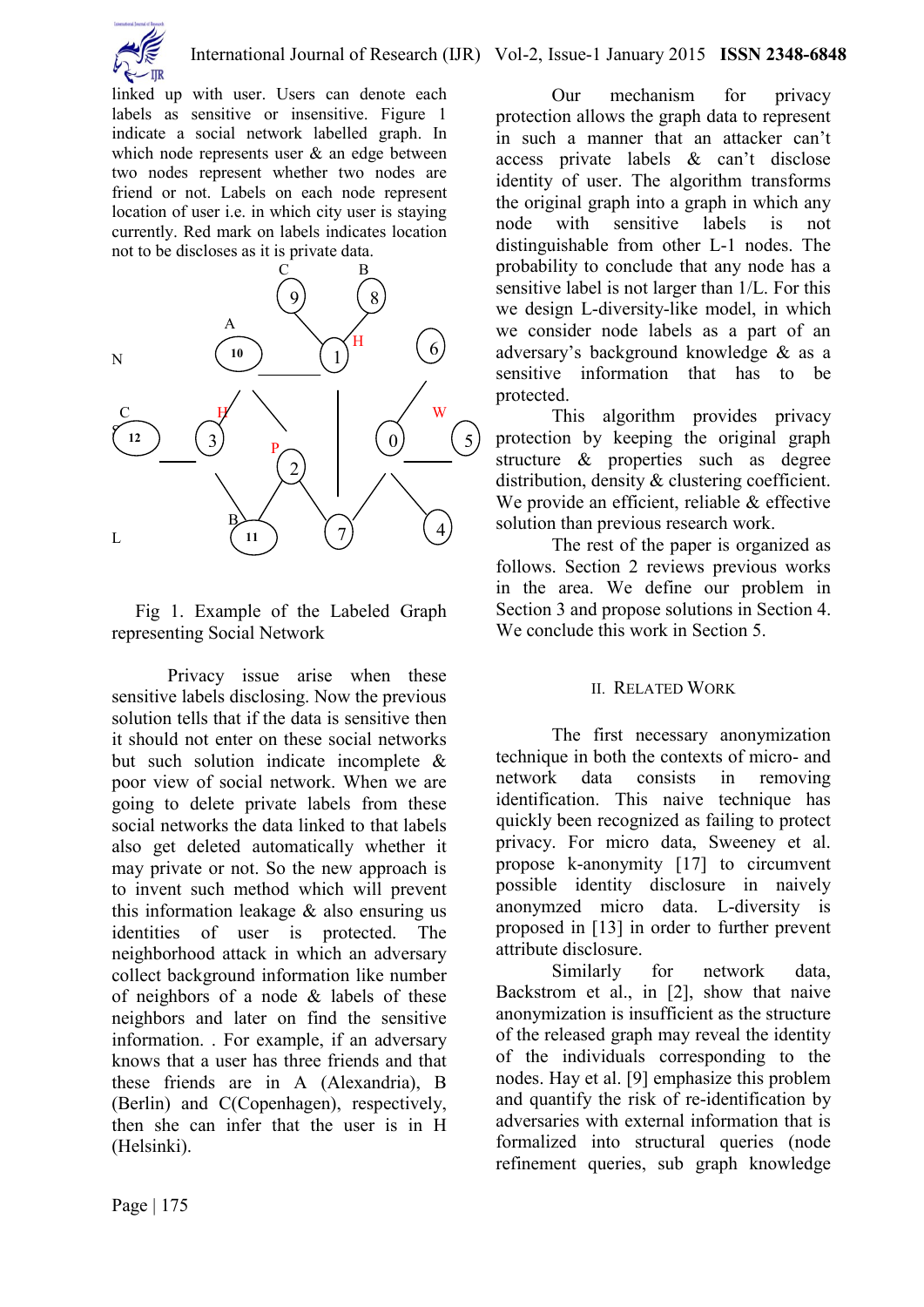

queries). Recognizing the problem, several works [5, 11, 18, 20{22, 24,27, 8, 4, 6] propose techniques that can be applied to the naive anonymzed graph, further modifying the graph in order to provide certain privacy guarantee. Some works are based on graph models other than simple graph [12, 7, 10, 3].

To our knowledge, Zhou and Pei [25, 26] and Yuan et al. [23] were the first to consider modelling social networks as labelled graphs, similarly to what we consider in this paper. To prevent reidentification attacks by adversaries with immediate neighbourhood structural knowledge, Zhou and Pei [25] propose a method that groups nodes and anonymzes the neighbourhoods of nodes in the same group by generalizing node labels and adding edges. They enforce a k-anonymity privacy constraint on the graph, each node of which is guaranteed to have the same 4 Sensitive Label Privacy Protection on Social Network Data immediate neighbourhood structure with other k-1 nodes. In [26], they improve the privacy guarantee provided by k-anonymity with the idea of l-diversity, to protect labels on nodes as well. Yuan et al. [23] try to be more practical by considering users' different privacy concerns. They divide privacy requirements into three levels, and suggest methods to generalize labels and modify structure corresponding to every privacy demand. Nevertheless, neither Zhou and Pei, nor Yuan et al. consider labels as a part of the background knowledge. However, in case adversaries hold label information, the methods of [25, 26, 23] cannot achieve the same privacy guarantee. Moreover, as with the context of micro data, a graph that satisfies a k-anonymity privacy guarantee may still leak sensitive information regarding its labels [13].

# III. PROBLEM DEFINATION

We model a network as  $G(V,E,L^s, L,$ Γ), where V is a set of nodes, E is s set of edges,  $L^s$  is a set of sensitive labels, L is a set of non-sensitive labels and Γ maps nodes to their labels,  $\Gamma: V \rightarrow L^s U L$ . Then we

propose a privacy model, L-sensitive-labeldiversity; in this model, we treat node labels both as part of an adversary's background knowledge, and as sensitive information that has to be protected. These concepts are clarified by the following definitions:

**Definition 1:** The neighbourhood information of node v comprises the degree of v and the labels of v's neighbours.

**Definition 2.** (L-sensitive-label-diversity) For each node v that associates with a sensitive label, there must be at least L-1 other nodes with the same neighbourhood information, but attached with different sensitive labels.



FIG. 1 PRIVACY-ATTAINING NETWORK EXAMPLE

In Example 1, nodes 0, 1, 2, and 3 have sensitive labels. The neighborhood information of node 0, includes its degree, which is 4, and the labels on nodes 4, 5, 6, and 7, which are L, S, N, and D, respectively. For node 2, the neighborhood information includes degree 3 and the labels on nodes 7, 10, and 11, which are D, A, and B. The graph in Figure 2 satisfies 2 sensitive-label-diversity; that is because, in this graph, nodes 0 and 3 are indistinguishable, having six neighbors with label A, B, {C,L}, D, S, N separately; likewise, nodes 1 and 2 are indistinguishable, as they both have four neighbors with labels A, B, C, D separately.

# IV.PROPOSED WORK

We planned a method which gives the protection to the sensitive labels present on these social networking sites and also if anybody makes an attempt to access these sensitive labels then we will redirect them to the noisy node. When in the network there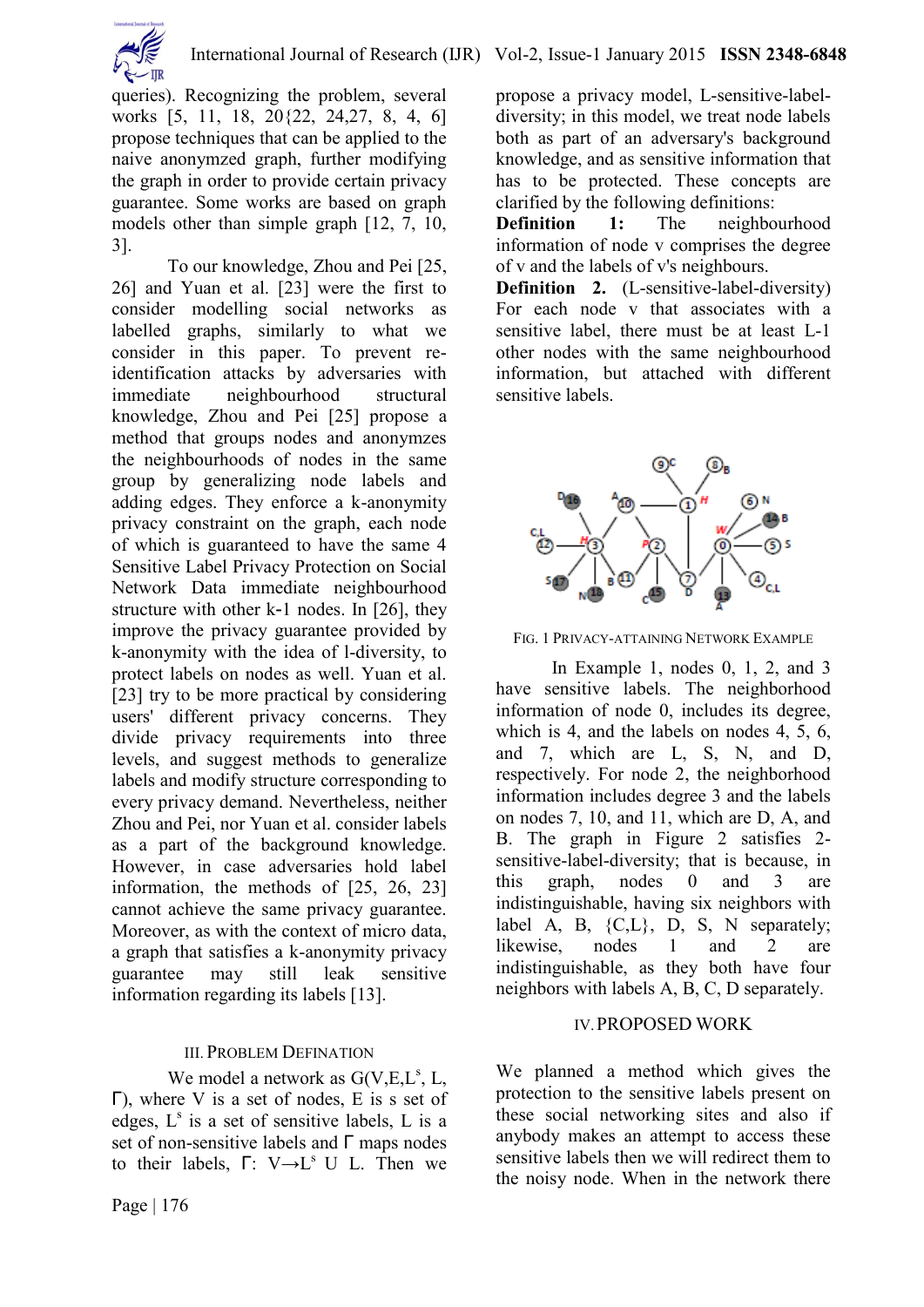

are sensitive labels present we inserting some noisy node in that network. So the intruder can't get an exact information because noisy node contain false or misleading information.

# ALGORITHM

The main objective of the algorithms that we propose is to make suitable grouping of nodes, and appropriate modification of neighbours' labels of nodes of each group to satisfy the L-sensitive-label-diversity requirement. We want to group nodes with as similar neighbourhood information as possible so that we can change as few labels as possible and add as few noisy nodes as possible. We propose an algorithm, Globalsimilarity-based Indirect Noise Node (GINN), that does not attempt to heuristically prune the similarity computation as the other two algorithms, Direct Noisy Node Algorithm (DNN) and Indirect Noisy Node Algorithm (INN) do. Algorithm DNN and INN, which we devise first, sort nodes by degree and compare neighbourhood information of nodes with similar degree. Details about algorithm DNN and INN please refer to [15].

# ALGORITHM GINN

The algorithm starts out with group formation, during which all nodes that have not yet been grouped are taken into consideration, in clustering-like fashion. In the first run, two nodes with the maximum similarity of their neighbourhood labels are grouped together. Their neighbour labels are modified to be the same immediately so that nodes in one group always have the same neighbour labels. For two nodes, v1 with neighbourhood label set  $(LS_{v1})$ , and v2 with neighbourhood label set  $(LS_{v2})$ , we calculate neighbourhood label similarity (NLS) as follows:

NLS(v1,v2)=│LS<sub>v1</sub>∩LS<sub>v2</sub>│/│LS<sub>v1</sub>U LS<sub>v1</sub>│ (1)

Larger value indicates larger similarity of the two neighbourhoods.

Then nodes having the maximum similarity with any node in the group are clustered into the group till the group has ` nodes with different sensitive labels. Thereafter, the algorithm proceeds to create the next group. If fewer than ` nodes are left after the last group's formation, these remainder nodes are clustered into existing groups according to the similarities between nodes and groups. After having formed these groups, we need to ensure that each group's members are indistinguishable in terms of neighbourhood information. Thus, neighbourhood labels are modified after every grouping operation, so that labels of nodes can be accordingly updated immediately for the next grouping operation.

This modification process ensures that all nodes in a group have the same neighbourhood information. The objective is achieved by a series of modification operations. To modify graph with as low information loss as possible, we devise three modification operations: label union, edge insertion and noise node addition. Label union and edge insertion among nearby nodes are preferred to node addition, as they incur less alteration to the overall graph structure.

Edge insertion is to complement for both a missing label and insufficient degree value. A node is linked to an existing nearby (two-hop away) node with that label. Label union adds the missing label values by creating super-values 6 Sensitive Label Privacy Protection on Social Network Data shared among labels of nodes. The labels of two or more nodes coalesce their values to a single super-label value, being the union of their values. This approach maintains data integrity, in the sense that the true label of node is included among the values of its label super-value. After such edge insertion and label union operations, if there are nodes in a group still having different neighbourhood information, noise nodes with non-sensitive labels are added into the graph so as to render the nodes in group indistinguishable in terms of their neighbours' labels. We consider the unification of two nodes' neighbourhood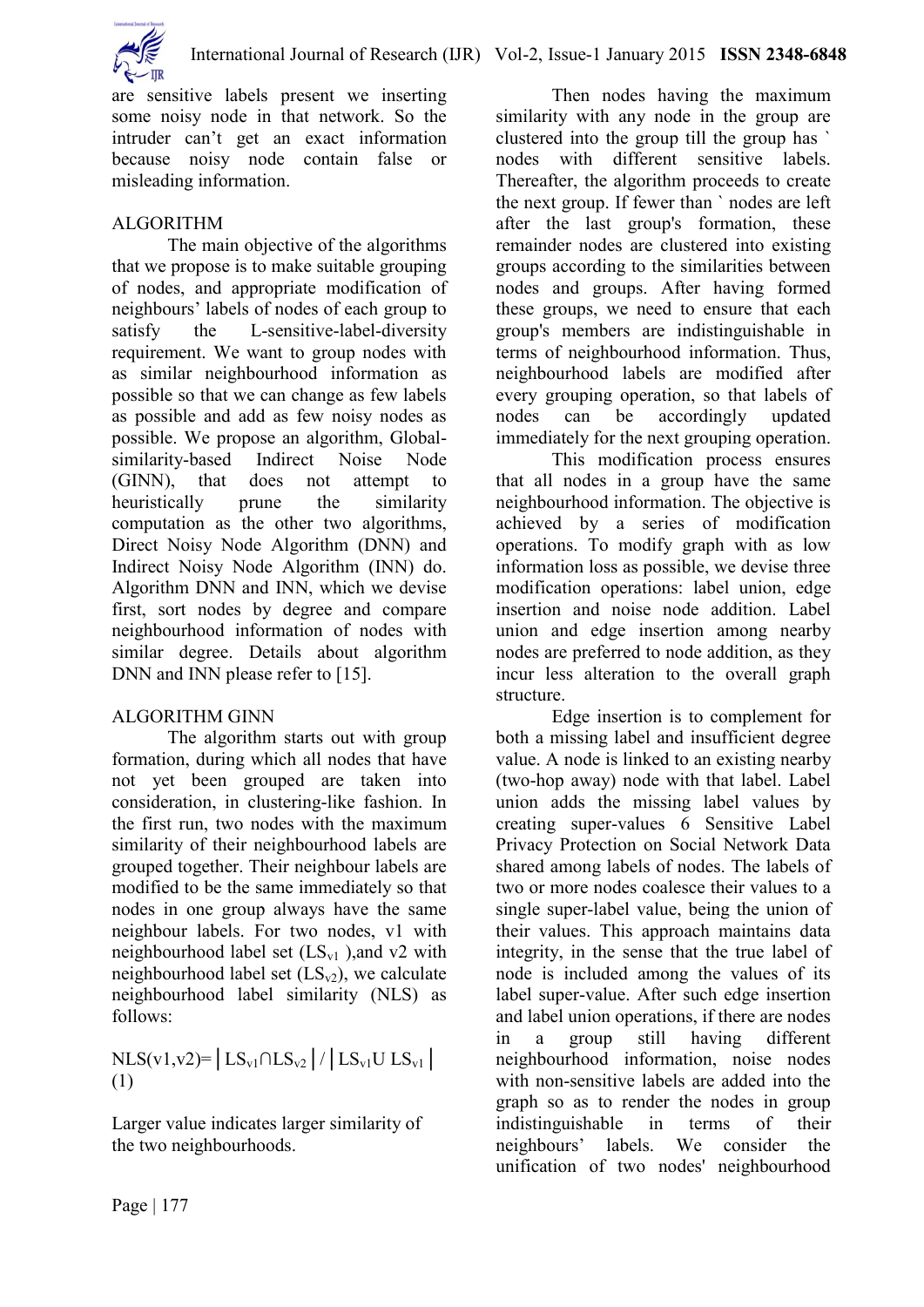

labels as an example. One node may need a noisy node to be added as its immediate neighbour since it does not have a neighbour with certain label that the other node has; such a label on the other node may not be modifiable, as its is already connected to another sensitive node, which prevents the re-modification on existing modified groups. Sensitive node, which prevents the remodification on existing modified groups.

Algorithm 1: Global-Similarity-based Indirect Noisy Node Algorithm Input: graph  $G(V,E,L,L^s)$ , parameter l; Result: Modified Graph G' 1 while  $V_{\text{left}} > 0$  do 2 if  $|$  Vleft  $| \geq 1$  then 3 compute pairwise node similarities; 4 group  $G \leftarrow v1$ ,  $v2$  with Max<sub>similarity</sub>; 5 Modify neighbors of G; 6 while  $|G| < 1$  do 7 dissimilarity  $(V<sub>left</sub>, G);$ 8 group  $G \leftarrow v$  with Max<sub>similarity</sub>;<br>9 Modify neighbors of G witho Modify neighbors of G without actually adding noisy nodes ; 10 else if │ Vleft │ < l then 11 for each v  $\epsilon$  V<sub>left</sub> do

- 
- 12 similarity(v,  $G_s$ );
- 13  $G_{\text{Max}}$  similarity ← v;

14 Modify neighbors of  $G_{\text{Max}}$  similarity without actually

adding noisy nodes;

- 15 Add expected noisy nodes;
- 16 Return  $G'(V,E',L')$ ;

In this algorithm, noise node addition operation that is expected to make the nodes inside each group satisfy L-sensitive-labeldiversity are recorded, but not performed right away. Only after all the preliminary grouping operations are performed, the algorithm proceeds to process the expected node addition operation at the final step. Then, if two nodes are expected to have the same labels of neighbours and are within two hops (having common neighbours), only one node is added. In other words, we merge some noisy nodes with the same label, thus resulting in fewer noisy nodes.

# V. RESULTS

A. *Window for Posting messages on social networking websites*

 A window which is use to post messages on social networking websites. After posting data will appear on sites. If somebody is getting our social networking site login-id & password & if he can delete our private labels then we can give them security by using preserve button.



B. *Window showing that message successfully appears on social networking websites*

 A window showing that by pressing post to wall button data is successfully posted on our social networking websites.

| Main - [Action Form]        |                                   |                        |                                 |              | <b>Read and Contract Contract</b> |
|-----------------------------|-----------------------------------|------------------------|---------------------------------|--------------|-----------------------------------|
|                             | Welcome                           |                        |                                 |              |                                   |
|                             | Use id:                           |                        |                                 |              |                                   |
|                             | <b>Fed name:</b>                  |                        |                                 |              |                                   |
|                             | Last Name:                        |                        |                                 |              |                                   |
|                             | Connecting to facebook            |                        |                                 |              |                                   |
| <b>E</b> Facebook           |                                   |                        |                                 |              |                                   |
| wife Label wise             | The Motors of the said Party Park |                        |                                 |              | <b>PERSONAL PROPERTY</b>          |
| Message busing pilvate data |                                   |                        |                                 |              |                                   |
|                             |                                   |                        |                                 |              |                                   |
|                             |                                   |                        |                                 |              |                                   |
|                             |                                   |                        |                                 |              |                                   |
|                             |                                   |                        |                                 |              |                                   |
|                             | Post To Wall                      |                        |                                 |              |                                   |
|                             |                                   | Peseve                 |                                 |              |                                   |
|                             | (2) Frees                         |                        |                                 |              |                                   |
|                             | $\Box$ Public                     | Gash                   |                                 |              |                                   |
|                             |                                   |                        |                                 |              |                                   |
|                             |                                   | <b>Protect/heserve</b> |                                 | <b>COLOR</b> |                                   |
|                             |                                   |                        |                                 |              |                                   |
|                             |                                   |                        | 100000604346006_760882660611538 |              |                                   |
|                             |                                   |                        |                                 |              |                                   |
|                             |                                   |                        |                                 |              |                                   |
|                             |                                   |                        |                                 | OK.<br>۰     |                                   |
|                             |                                   |                        |                                 |              |                                   |
|                             |                                   |                        |                                 |              |                                   |
|                             |                                   |                        |                                 |              |                                   |

### C. *Window showing how we can protect an attack on node by an intruder*

 Another window which can use to protect attack on nodes by an intruder. Through this we can protect nodes or user.For that each user have to register first as its original data & fake data that will display if an intruder is trying to attack on node. In this login window we are providing facility for login by entering username & password or by entering username, password & certificate. In the first part user have to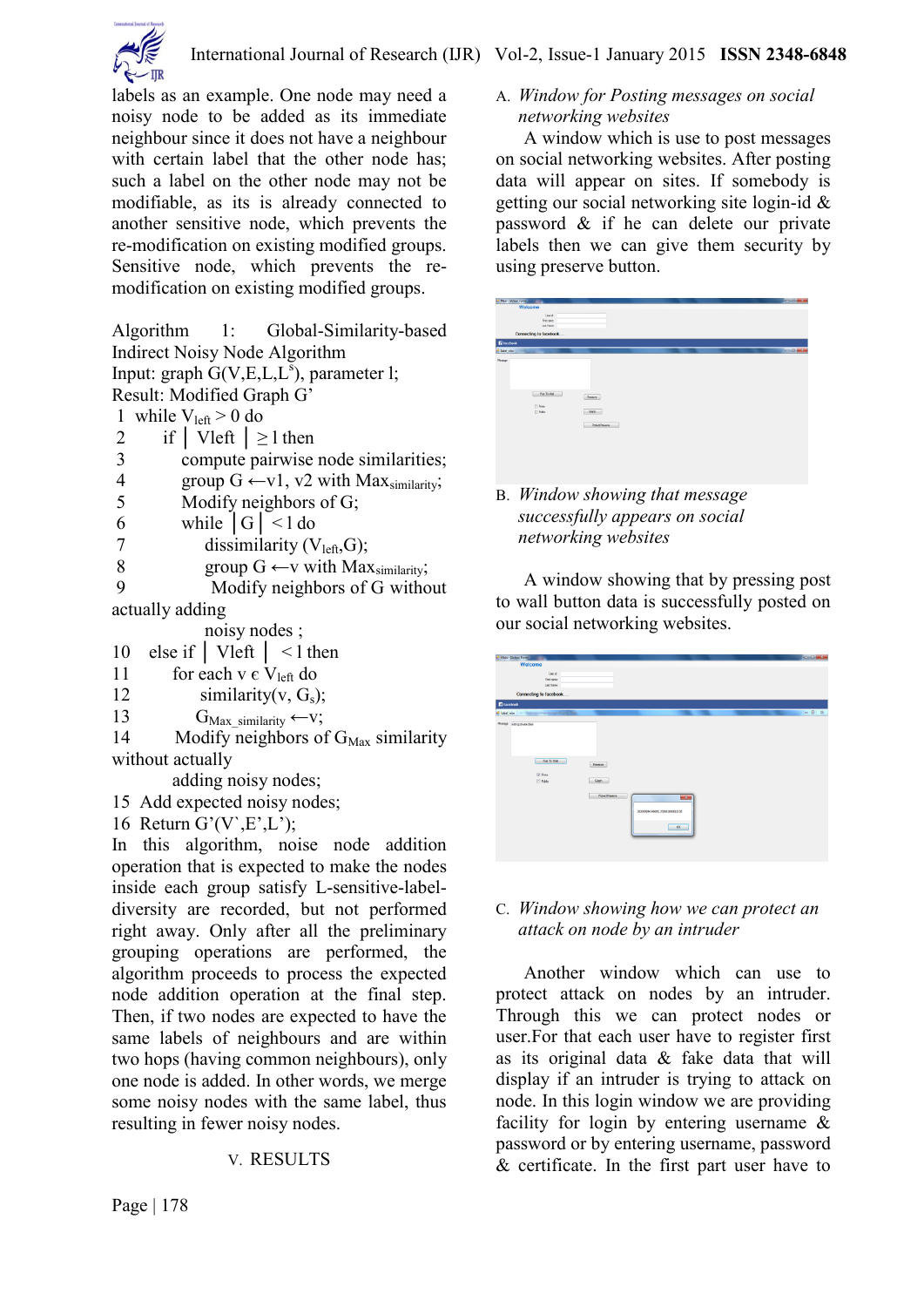

enter username & password only. In second part user have to enter username & password along with certificate which is generated in c drive in certificate folder.

| Welcome<br>User it!<br>First name:<br>Las Nane:<br>Connecting to facebook<br><b>El Facebook</b><br><b>Diamo</b><br><b>Service Controllers</b><br>Login<br>Usefürre<br>Password<br>Sprin<br>Cancel<br>Very Using Centrate<br>New To Register | Main - Molan Form |  |  |  |  | $-6 - 1$              |
|---------------------------------------------------------------------------------------------------------------------------------------------------------------------------------------------------------------------------------------------|-------------------|--|--|--|--|-----------------------|
|                                                                                                                                                                                                                                             |                   |  |  |  |  |                       |
|                                                                                                                                                                                                                                             |                   |  |  |  |  |                       |
|                                                                                                                                                                                                                                             |                   |  |  |  |  |                       |
|                                                                                                                                                                                                                                             |                   |  |  |  |  |                       |
|                                                                                                                                                                                                                                             |                   |  |  |  |  |                       |
|                                                                                                                                                                                                                                             |                   |  |  |  |  |                       |
|                                                                                                                                                                                                                                             |                   |  |  |  |  | <b>Call Committee</b> |
|                                                                                                                                                                                                                                             |                   |  |  |  |  |                       |
|                                                                                                                                                                                                                                             |                   |  |  |  |  |                       |
|                                                                                                                                                                                                                                             |                   |  |  |  |  |                       |
|                                                                                                                                                                                                                                             |                   |  |  |  |  |                       |
|                                                                                                                                                                                                                                             |                   |  |  |  |  |                       |
|                                                                                                                                                                                                                                             |                   |  |  |  |  |                       |
|                                                                                                                                                                                                                                             |                   |  |  |  |  |                       |
|                                                                                                                                                                                                                                             |                   |  |  |  |  |                       |
|                                                                                                                                                                                                                                             |                   |  |  |  |  |                       |
|                                                                                                                                                                                                                                             |                   |  |  |  |  |                       |
|                                                                                                                                                                                                                                             |                   |  |  |  |  |                       |
|                                                                                                                                                                                                                                             |                   |  |  |  |  |                       |
|                                                                                                                                                                                                                                             |                   |  |  |  |  |                       |
|                                                                                                                                                                                                                                             |                   |  |  |  |  |                       |
|                                                                                                                                                                                                                                             |                   |  |  |  |  |                       |
|                                                                                                                                                                                                                                             |                   |  |  |  |  |                       |
|                                                                                                                                                                                                                                             |                   |  |  |  |  |                       |
|                                                                                                                                                                                                                                             |                   |  |  |  |  |                       |

# D. *Window showing how to redirect an intruder to noisy of false data*

 If the user fail to enter correct username, password or username, password & certificate then we will redirect it to fake or noisy data. Figure shown below represent fake or noisy data.



E. *Graph Analysis*

Graph analysis shows the delay, node  $\&$ degree value parameter in which if the delay is increasing tremendously then it will show that an intruder is making an attempt of attack on your social networking profile.



### **CONCLUSIONS**

In this paper we have investigated the protection of private label information in social network data publication. We consider graphs with rich label information, which are categorized to be either sensitive or non-sensitive. We assume that adversaries possess prior knowledge about a node's degree and the labels of its neighbors, and can use that to infer the sensitive labels of targets. We suggested a model for attaining privacy while publishing the data, in which node labels are both part of adversaries' background knowledge and sensitive information that has to be protected. We accompany our model with algorithms that transform a network graph before publication, so as to limit adversaries' confidence about sensitive label data. Our experiments on both real and synthetic data sets confirm the effectiveness, efficiency and scalability of our approach in maintaining critical graph properties while providing a comprehensible privacy guarantee.

# ACKNOWLEDGMENT

The heading of the Acknowledgment section and the References section must not be numbered.

Causal Productions wishes to acknowledge Michael Shell and other contributors for developing and maintaining the IEEE LaTeX style files which have been used in the preparation of this template. To see the list of contributors, please refer to the top of file IEEETran.cls in the IEEE LaTeX distribution.